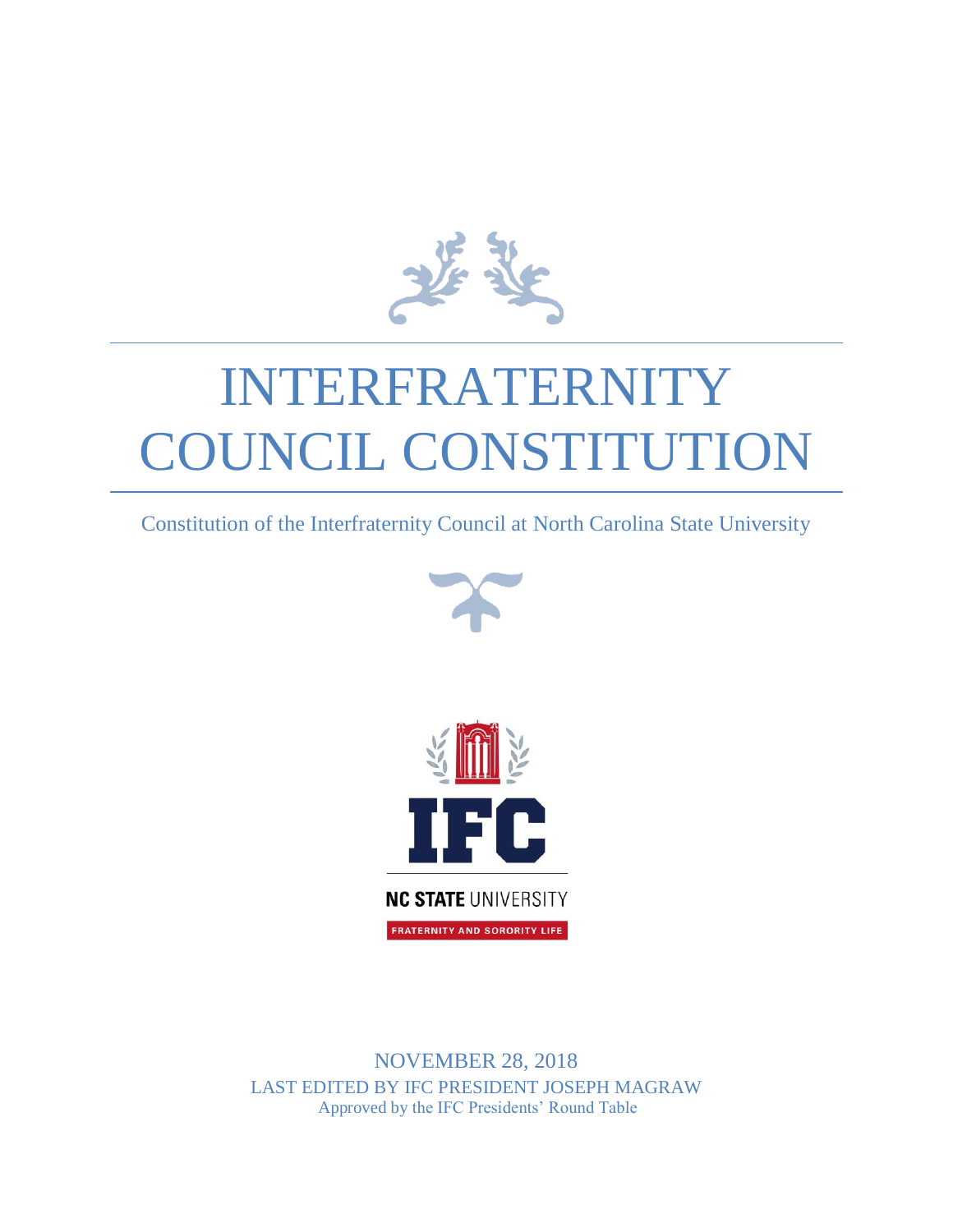# *Abbreviations*

| <b>Interfraternity Council</b>              | IFC.        |
|---------------------------------------------|-------------|
| <b>Fraternity and Sorority Life</b>         | <b>FSL</b>  |
| North-American Interfraternity Conference   | NIC.        |
| North Carolina State University             | NC State    |
| Policies, Regulations, and Rules            | <b>PRR</b>  |
| Fraternal Information and Programming Group | <b>FIPG</b> |

# *Table of Contents*

| <b>Mission Statement</b> |                                                          | 3 |                |
|--------------------------|----------------------------------------------------------|---|----------------|
| <b>Article I</b>         | <b>Name</b>                                              | 3 |                |
| <b>Section I</b>         | <i><b>Organization Title</b></i>                         |   | $\mathfrak{Z}$ |
| <b>Article II</b>        | <b>Purpose of the IFC</b>                                | 3 |                |
| <b>Section I</b>         | <b>Organization Purpose</b>                              |   | $\mathfrak{Z}$ |
| <b>Article III</b>       | <b>IFC Membership</b>                                    | 3 |                |
| <b>Section I</b>         | <b>Membership Eligibility</b>                            |   | 4              |
| <b>Section II</b>        | <b>Membership Classification for Member Fraternities</b> |   |                |
| <b>Section III</b>       | <b>Member Fraternity Minimum Expectations</b>            |   |                |
| <b>Section IV</b>        | <b>Associate Member Additional Expectations</b>          |   |                |
| <b>Section V</b>         | <b>Membership Status for Member Fraternities</b>         |   | 6              |
| <b>Section VI</b>        | <b>Consequences of Losing Good Standing</b>              |   |                |
| <b>Section VII</b>       | <b>Individual Member Definitions</b>                     |   |                |
| <b>Section VIII</b>      | <b>IFC Affirmation and Adoption of NIC Standards</b>     |   | 8              |
| <b>Section IX</b>        | <b>Privileges of Full Members</b>                        |   | 8              |
| <b>Section X</b>         | <b>Privileges of Associate Members</b>                   |   | 9              |
| <b>Article IV</b>        | <b>IFC Presidents Group</b>                              | 9 |                |
| <b>Section I</b>         | <b>IFC Presidents Group</b>                              |   | 9              |
| <b>Section II</b>        | <b>IFC Presidents Group Composition</b>                  |   | 9              |
| <b>Section III</b>       | <b>IFC</b> Representatives                               |   | 9              |
| <b>Section IV</b>        | <b>IFC Representative Eligibility</b>                    |   | 10             |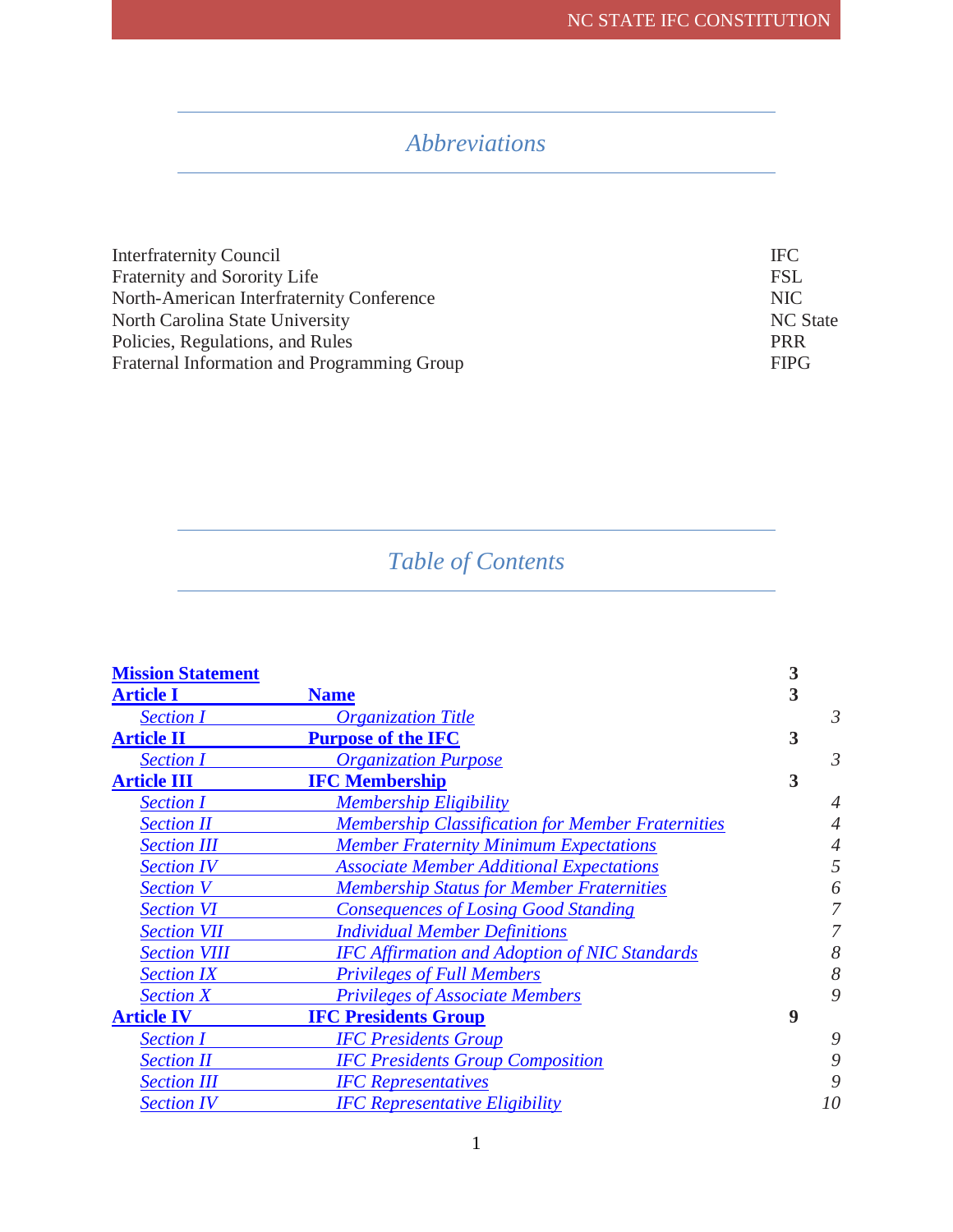| <b>Section V</b>    | <b>Term of Office of IFC Representatives</b>        |    | 10 |
|---------------------|-----------------------------------------------------|----|----|
| <b>Section VI</b>   | <b>IFC Presidents Group Meeting Policies</b>        |    | 10 |
| <b>Section VII</b>  | <b>IFC Presidents Group Voting Policies</b>         |    | 11 |
| <b>Section VIII</b> | <b>IFC Presidents Group Powers</b>                  |    | 11 |
| <b>Article V</b>    | <b>IFC Executive Board</b>                          | 12 |    |
| <b>Section I</b>    | <b>IFC Executive Board</b>                          |    | 12 |
| <b>Section II</b>   | <b>IFC Executive Board Composition</b>              |    | 12 |
| <b>Section III</b>  | <b>IFC Executive Board Eligibility</b>              |    | 12 |
| <b>Section IV</b>   | <b>IFC Executive Board Meeting Policies</b>         |    | 13 |
| <b>Section V</b>    | <b>IFC Executive Board Voting Policies</b>          |    | 13 |
| <b>Section VI</b>   | <b>IFC Executive Board Election Policies</b>        |    | 13 |
| <b>Section VII</b>  | <b>IFC Executive Board Powers</b>                   |    | 14 |
| <b>Section VIII</b> | <b>Report of IFC Officers</b>                       |    | 15 |
| <b>Article VI</b>   | <b>IFC Judicial Board</b>                           | 15 |    |
| <b>Section I</b>    | <b>IFC Judicial Board Purpose</b>                   |    | 15 |
| <b>Section II</b>   | <b>IFC Judicial Board Jurisdiction</b>              |    | 15 |
| <b>Section III</b>  | <b>IFC Judicial Board Composition</b>               |    | 16 |
| <b>Section IV</b>   | <b>IFC Justice Eligibility</b>                      |    | 16 |
| <b>Section V</b>    | <b>Term of Office of IFC Justices</b>               |    | 16 |
| <b>Section VI</b>   | <b>IFC Judicial Policy</b>                          |    | 16 |
| <b>Section VII</b>  | <b>IFC Judicial Board Hearing Justice Selection</b> |    | 17 |
| <b>Section VIII</b> | <b>IFC Judicial Board Hearing Attendance</b>        |    | 17 |
| <b>Section IX</b>   | <b>IFC Judicial Board Hearing Voting Policies</b>   |    | 17 |
| <b>Article VII</b>  | <b>IFC Committees</b>                               | 17 |    |
| <b>Section I</b>    | <b>Standing Committees</b>                          |    | 17 |
| <b>Section II</b>   | <b>Ad Hoc Committees</b>                            |    | 18 |
| <b>Section III</b>  | <b>IFC Committee Meeting Policies</b>               |    | 18 |
| <b>Article VIII</b> | <b>Constitutional Amendments</b>                    | 18 |    |
| <b>Section I</b>    | <b>Constitutional Amendments</b>                    |    | 18 |
| <b>Section II</b>   | <b>Adoption</b>                                     |    | 18 |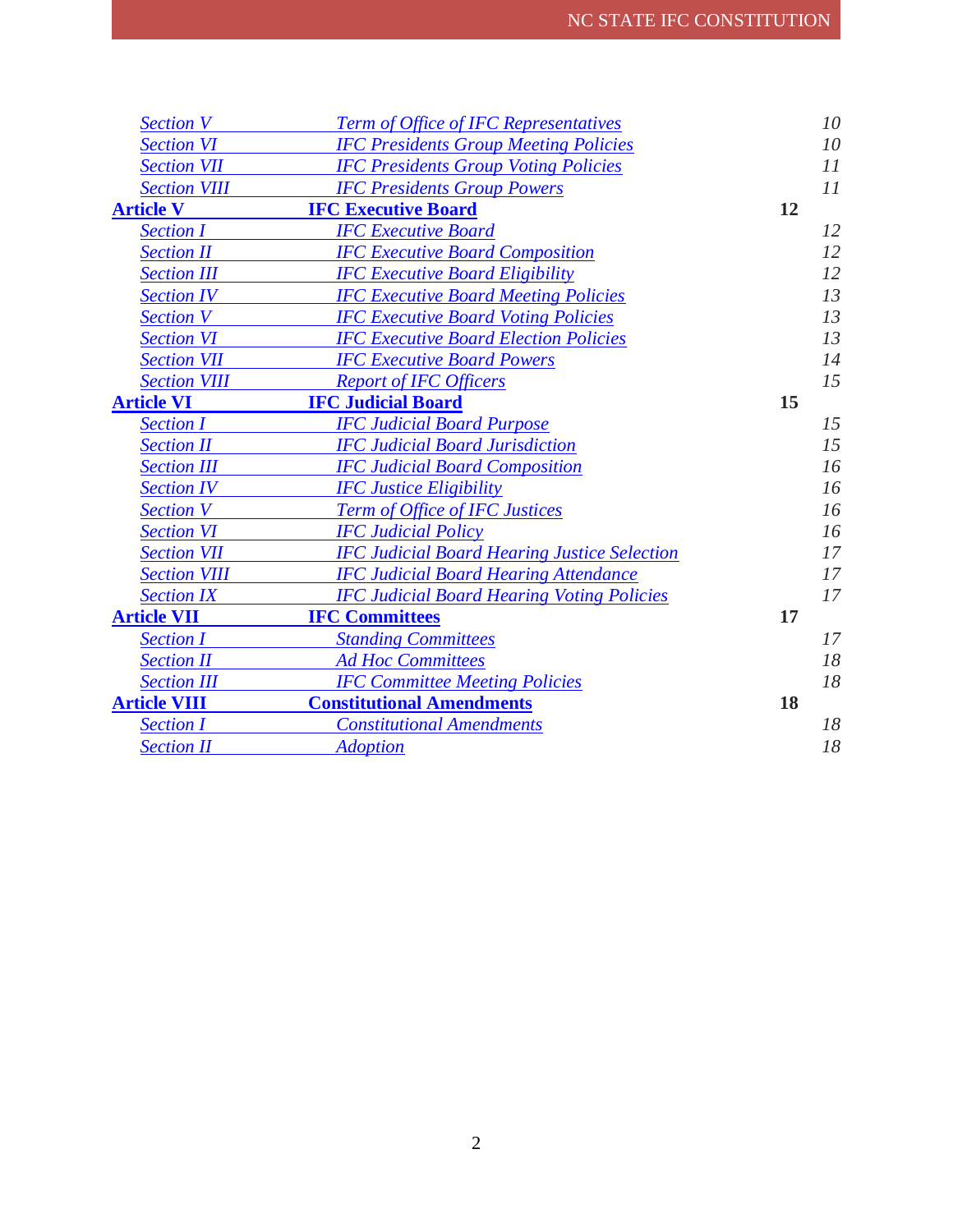# **MISSION STATEMENT**

<span id="page-3-0"></span>We, the Interfraternity Council at North Carolina State University set forth this Constitution and Bylaws in order to cause closer working relationships and coordination among its Member Fraternities and North Carolina State University, while promoting individual chapter success.

# **ARTICLE I – NAME**

#### <span id="page-3-2"></span><span id="page-3-1"></span>**Section I. Organization Title**

This organization shall be known as the Interfraternity Council at North Carolina State University.

# **ARTICLE II – PURPOSE OF THE IFC**

#### <span id="page-3-4"></span><span id="page-3-3"></span>**Section I. Organization Purpose**

The IFC is the advisory, supervisory, and governing body for Member Fraternities at NC State. The purpose of the IFC shall be to:

- A. Provide a sovereign governance structure for its Member Fraternities
- B. Promote the interests of its Member Fraternities
- C. Promote the interests of men's fraternities in general
- D. Discuss questions of mutual interest and present to its Member Fraternities such recommendations as the IFC deems appropriate
- E. Promote the interests of NC State
- F. Promote positive relationships between its Member Fraternities
- G. Promote mutual cooperation between the IFC, fellow governing councils, and student organizations at NC State
- H. Promote mutual cooperation between the IFC and NC State, its students, faculty, staff, and local community
- <span id="page-3-5"></span>I. Support scholarly achievement of all members

# **ARTICLE III – IFC MEMBERSHIP**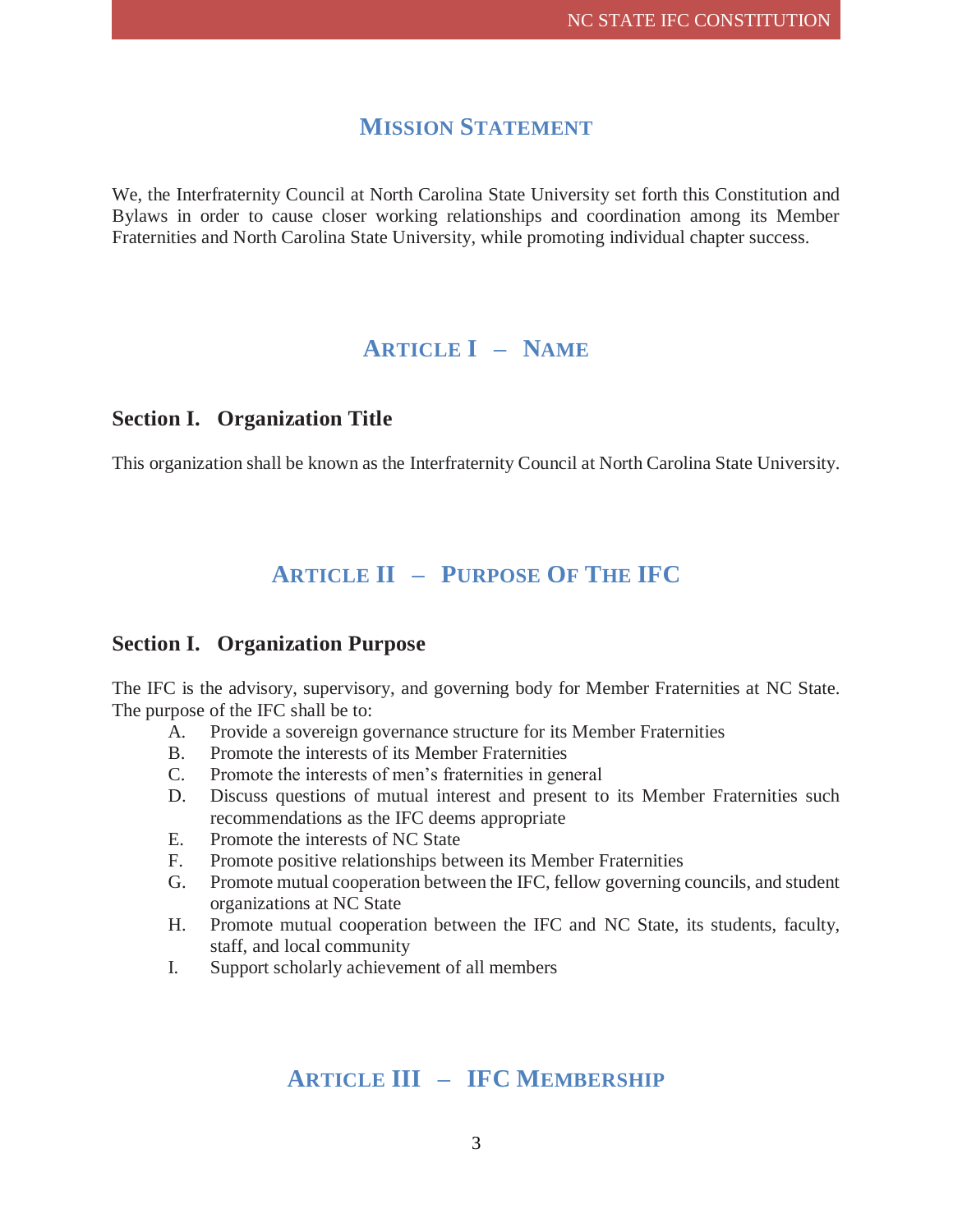#### <span id="page-4-0"></span>**Section I. Membership Eligibility**

Membership in the IFC is open to chapters and colonies of fraternities at NC State, as follows:

- A. Any chapter or colony of a NIC member organization may hold membership in the IFC
- B. Any chapter or colony of a local, state, regional, or (inter)national fraternity, which is not a member of the NIC, may hold membership in the IFC

The IFC will not restrict membership and/or activity within its constituent and/or perspective members by reason of age, citizenship, color, disability, race, religion, national origin, political affiliation, sexual orientation or status as a disabled veteran. Notwithstanding these requirements, the IFC may restrict membership based on gender or other criteria directly relating to an individual's ability to perform the central activities relating to the organization's purpose.

#### <span id="page-4-1"></span>**Section II. Membership Classification for Member Fraternities**

The membership classification of Member Fraternities shall be as follows:

- A. Full Member: Any fraternity chapter which has obtained its charter from its (inter)national organization, or any local fraternity chapter. Full Membership grants the Member Fraternity all rights, privileges and responsibilities under the IFC Constitution and Bylaws.
- B. Associate Member: Any fraternity colony of an (inter)national organization. Associate Membership grants the Member Fraternity all rights, privileges, and responsibilities under the IFC Constitution and Bylaws, except that it cannot hold IFC Executive Board positions, nor have an IFC Judicial Board Justice.

For the purpose of this Constitution and the IFC Bylaws, both Full Members and Associate Members are referred to as Member Fraternities.

#### <span id="page-4-2"></span>**Section III. Member Fraternity Minimum Expectations**

Each Member Fraternity shall adhere to and abide by the following minimum expectations:

- A. Each Member Fraternity shall comply with all policies set forth by:
	- 1. The IFC Constitution, Bylaws, Code of Conduct, and other policies<br>2. The rules and regulations of NC State
	- The rules and regulations of NC State
	- 3. The general values-based conduct of fraternity men
- B. Each Member Fraternity shall meet or exceed an average semester GPA of 2.70
	- 1. For the entire Member Fraternity, including New Members
		- 2. For each New Member class by itself
- C. Each Member Fraternity shall be current on all IFC dues owed
- D. Each Member Fraternity shall submit required membership rosters to the FSL Office, as follows:
	- 1. Active Member Roster: Active Member Rosters shall be submitted within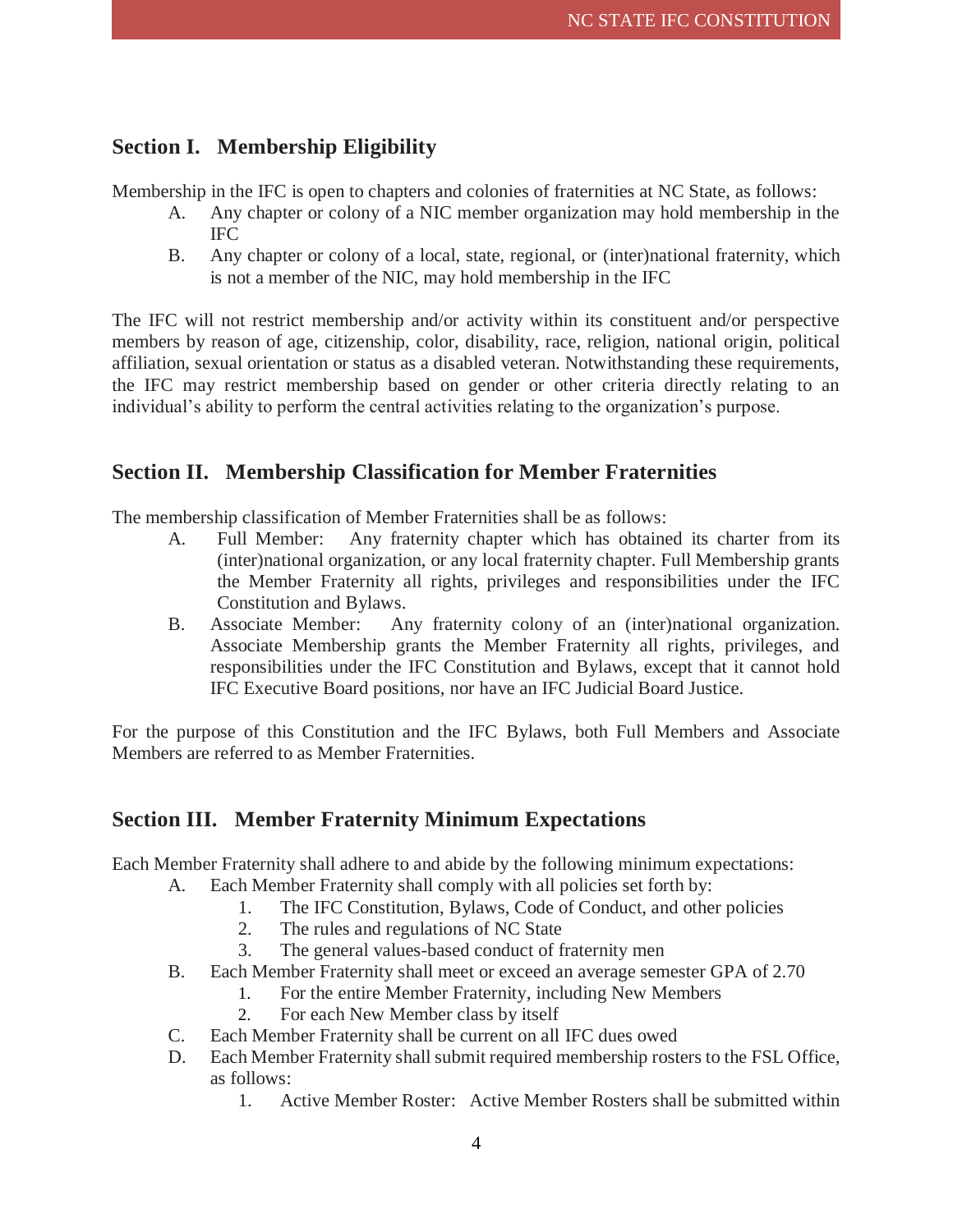one week of the beginning of each semester.

- 2. New Member Roster: New Member Rosters shall be submitted within one week of pledging any New Member.
- 3. Officer Roster: Officer Rosters shall be submitted within one week of the installation of new officer(s).
- 4. Advisor Roster: Advisor Rosters shall be submitted within one week of any changes to the roster.
- E. Each Member Fraternity shall comply with the attendance policies for the IFC Presidents Group, IFC Presidents' Round Table, and the IFC Judicial Board, as outlined within this Constitution
- F. Each Member Fraternity shall complete the FSL Standards Packet with a score of at least 70%
- G. Each Member Fraternity shall be recognized and on "good standing" with the FSL Office and NC State

A Member Fraternity which has failed to meet any of the minimum expectations shall have their standing lowered to "good standing on warning" unless they failed to meet minimum expectations the previous semester. If a Member Fraternity fails to meet minimum expectations for two semesters in a row, their standing is lowered to "poor standing." A description of standings is stated within the IFC Constitution Article III [IFC Membership] Section V [Membership Status for Member Fraternities]. The effects of the different standings are stated within the IFC Constitution Article III [IFC Membership] Section VI [Consequences of Losing Good Standing].

Failure to maintain at least an average semester GPA of 2.70, effective in the Spring of 2018 due previous semester's grade report, by a Member Fraternity, will result in reclassification to one tier lower than their current standing, either "good standing on warning" after the first offense, or "poor standing". If the Member Fraternity gets a 2.70 or above after their offense(s) they will move up one tier to either "good standing on warning" or "good standing" depending on their current standing.

In several extreme circumstances, a Member Fraternity may have their standing lowered directly to "poor standing" or may have their recognition removed by the IFC. Failure to reach a 55% or higher completion of the FSL Office Standards Packet, or the loss of "good standing" with the FSL Office or NC State shall all be immediate grounds for reclassification to "poor standing" with the IFC by the IFC Judicial Board. Loss of recognition by the FSL Office or NC State shall be automatic grounds for loss of recognition by the IFC.

#### <span id="page-5-0"></span>**Section IV. Associate Member Additional Expectations**

While the IFC respects the NIC policy of open expansion, the IFC reserves the right to impose additional expectations on Associate Members to ensure the standard of the IFC is maintained. If these expectations are not met, the IFC reserves the right to revoke recognition with the IFC. Each Associate Member shall adhere to and abide by the following additional expectations:

A. Meet all minimum expectations outlined within the IFC Constitution Article III [IFC Membership] Section III [Member Fraternity Minimum Expectations]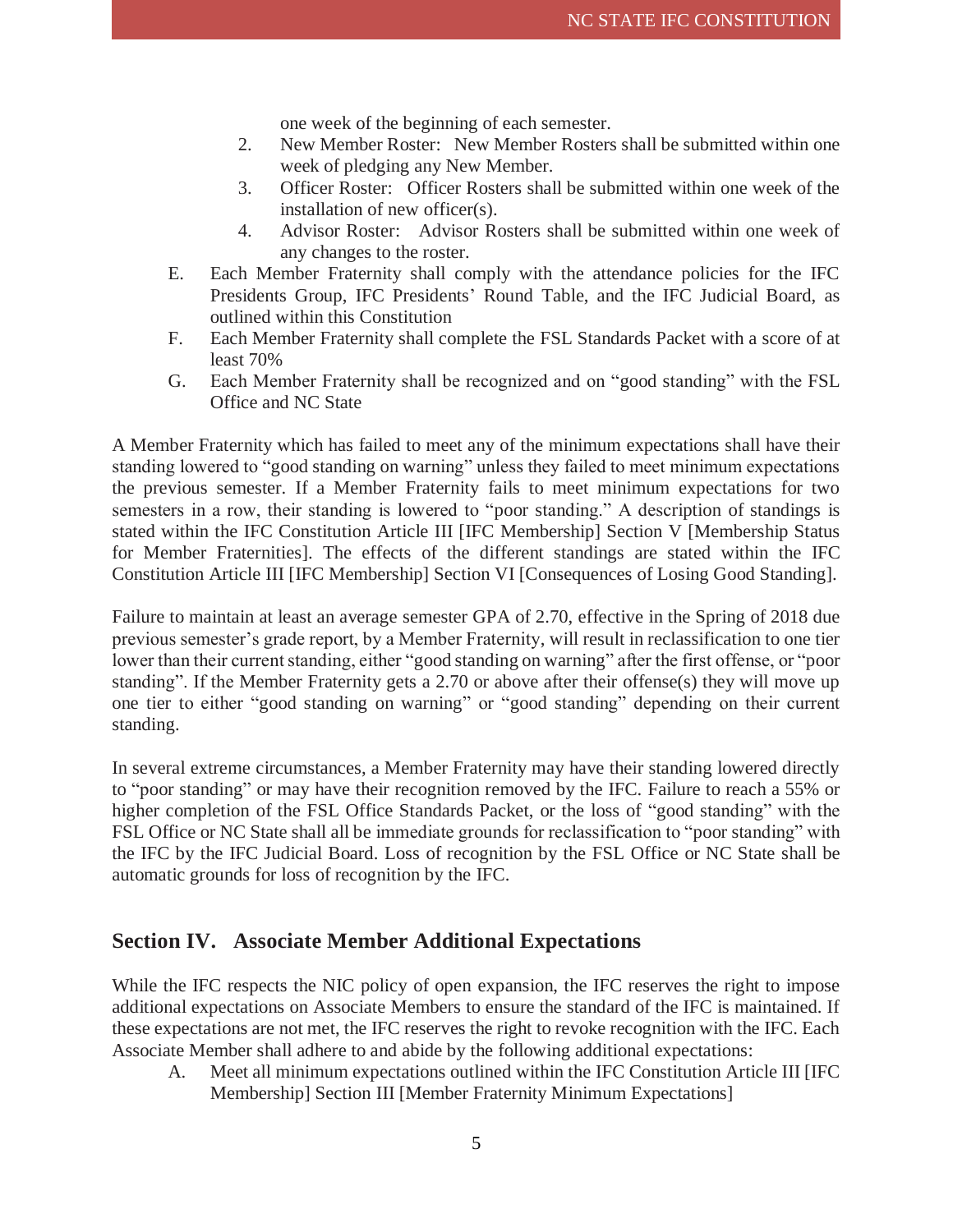- B. During the quest for a charter from an (inter)national fraternal organization, inform the FSL Office and IFC Executive Board of its progress to that end
- C. Meet or exceed the all-men's average GPA each semester
- D. Establish an annual philanthropy event where money is given to a designated charity or accomplish a worthwhile service project; at the completion of the event, a report must be submitted to the FSL Office and to the IFC Executive Board for approval.
- E. Miss no more than one (1) IFC Presidents Group meeting per semester; however, an additional meeting may be missed if sanctioned by a two-thirds (2/3) vote of the Presidents Group.

If an Associate Member is found to be in violation of the expectations outlined within the IFC Constitution Article III [IFC Membership] Sections III [Member Fraternity Minimum Expectations] and IV [Associate Member Additional Expectations] for two consecutive semesters a vote to remove Recognition shall be called at the subsequent IFC Presidents Group meeting. Removal of Recognition of an Associate Member by this manner shall require a majority vote of the IFC Presidents Group.

#### <span id="page-6-0"></span>**Section V. Membership Status for Member Fraternities**

The membership status of Member Fraternities shall be as follows:

- A. Good Standing: A Member Fraternity shall be deemed to be in "good standing" if the Member Fraternity is not currently operating under any sanctions, as defined within the IFC Bylaws Article IX [IFC Judicial Policy], and is currently meeting the minimum expectations outlined within the IFC Constitution Article III [IFC Membership] Sections III [Member Fraternity Minimum Expectations] and IV [Associate Member Additional Expectations]
- B. Good Standing on Warning: A Member Fraternity shall be deemed to be in "good standing on warning" if the Member Fraternity is currently operating under Non-Status Sanctions or if it does not currently meet the minimum expectations outlined within the IFC Constitution Article III [IFC Membership] Sections III [Member Fraternity Minimum Expectations] and IV [Associate Member Additional Expectations]. The definition of Non-Status Sanctions is defined within the IFC Bylaws Article IX [IFC Judicial Policy] Section XI [Non-Status Sanctions].
- C. Poor Standing: A Member Fraternity shall be deemed to be in "poor standing" if the Member Fraternity has been placed under Suspension by the IFC or has failed to meet the minimum expectations outlined in within the IFC Constitution Article III [IFC Membership] Section III [Member Fraternity Minimum Expectations] for two consecutive semesters

If a Member Fraternity is able to meet minimum expectations as stated within the IFC Constitution Article III [IFC Membership] Sections III [Member Fraternity Minimum Expectations] and IV [Associate Member Additional Expectations], is no longer under any form of sanctions from the IFC, and is in "good standing" with the FSL Office, the Member Fraternity will be automatically reclassified to "good standing" with IFC.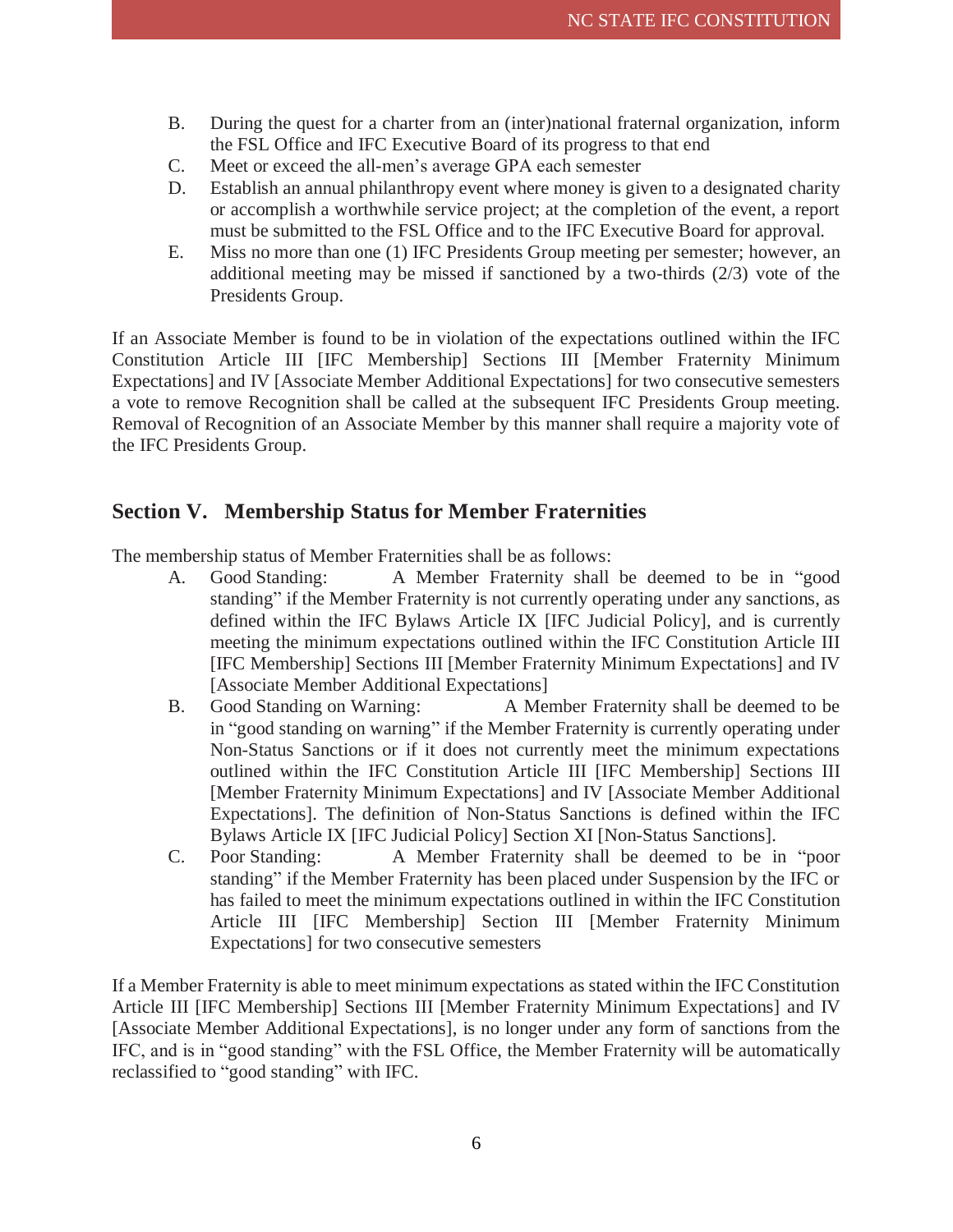A Member Fraternity in "poor standing" may be reclassified to "good standing" on warning at the discretion of a majority vote of the IFC Executive Board in either of the two following cases: if the Member Fraternity is in accordance with an IFC issued recovery plan, or if the Member Fraternity reaches both a minimum Standards score of 80% and a minimum semester GPA of a 2.70. The second case stated does not apply for Member Fraternities who are operating under Status Sanctions. The definition of Status Sanctions is defined within the IFC Bylaws Article IX [IFC Judicial Policy] Section XII [Status Sanctions].

#### <span id="page-7-0"></span>**Section VI. Consequences of Losing Good Standing**

If a Full Member fails to meet the expectations outlined within the IFC Constitution Article III [IFC Membership] Section III [Member Fraternity Minimum Expectations] for two consecutive semesters or has been suspended by the IFC Judicial Board as a result of an egregious violation, the Full Member shall be placed on "poor standing".

The consequences of this are as follows:

- A. Give up all rights and privileges entitled to it by the IFC Constitution Article III [IFC Membership] Section IX [Privileges of Full Members], notwithstanding Clause C.5 of said section
- B. Be issued a mandatory recovery plan by the IFC Vice President of Standards to be administered by the Judicial Board
- C. Have its (inter)national organization contacted and sent a copy of the recovery plan, charges, and findings, if applicable

If a Full Member remains on "poor standing" for two consecutive semesters a vote shall be called at the subsequent IFC Presidents Group meeting to remove the chapter from the IFC. Removal of a Full Member requires a three-quarters (3/4) vote.

If an Associate Member is found to be in violation of the expectations outlined within the IFC Constitution Article III [IFC Membership] Sections III [Member Fraternity Minimum Expectations] and IV [Associate Member Additional Expectations] for two consecutive semesters or has been found guilty by the IFC Judicial Board of an egregious violation, a vote to remove Recognition shall be called at the subsequent IFC Presidents Group meeting. Removal of Recognition of an Associate Member by this manner shall require a majority vote of the IFC Presidents Group.

#### <span id="page-7-1"></span>**Section VII. Individual Member Definitions**

For the purpose of this Constitution and the IFC Bylaws, and with an understanding that each Member Fraternity may have its own terminology for internal use, individuals will be defined as follows:

A. Active Member: An Active Member shall be defined as any man who has been initiated into any fraternity at NC State, and who is on the current Member Roster submitted with the FSL Office.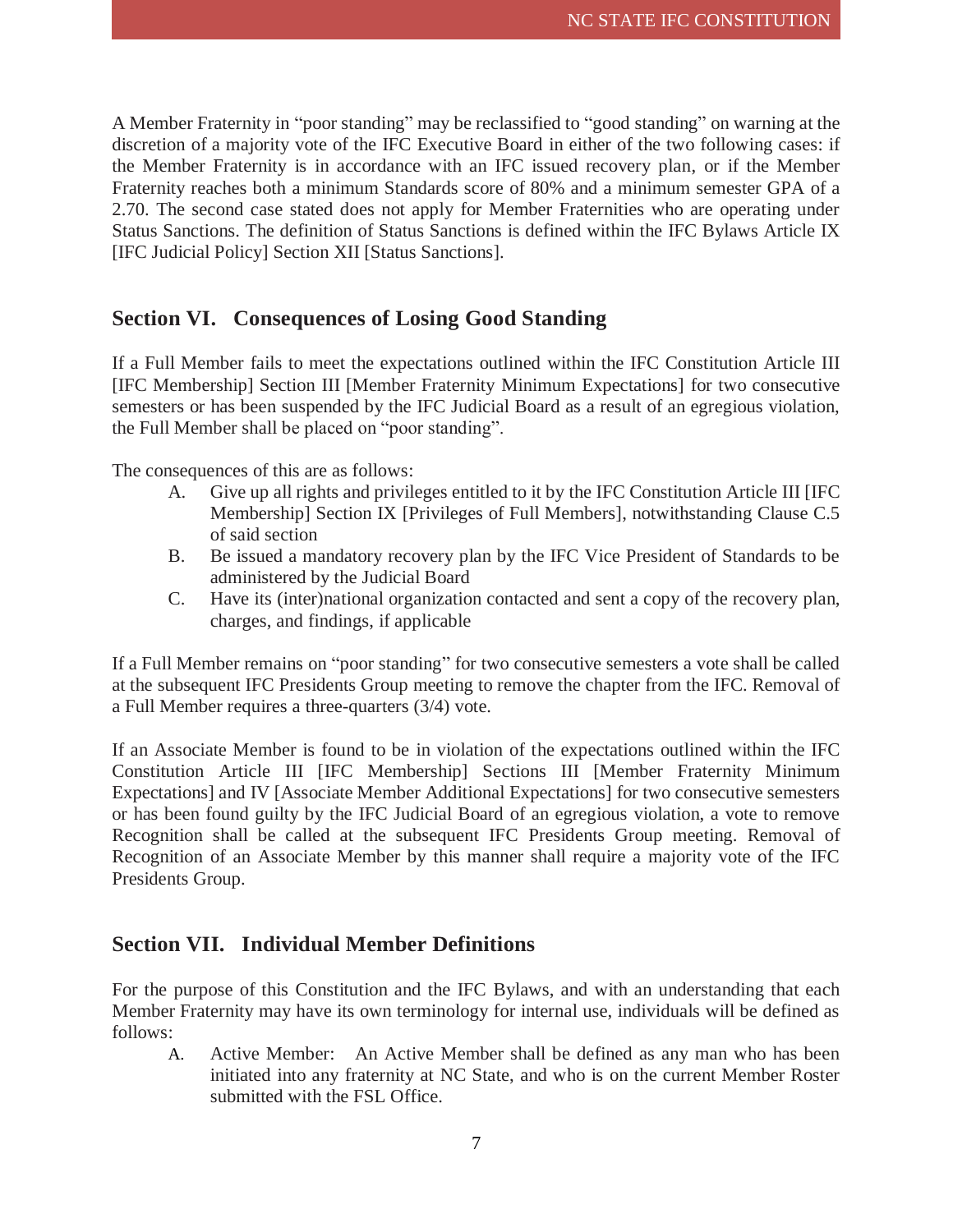- B. New Member: A New Member shall be defined as any man who has accepted a bid to join a fraternity at NC State, but has not been initiated into that fraternity.
- C. Potential New Member: A Potential New Member shall be defined as any man who has not accepted a bid from any fraternity at NC State.

#### <span id="page-8-0"></span>**Section VIII. IFC Affirmation and Adoption of NIC Standards**

The IFC affirms and adopts the NIC Standards, and each Member Fraternity shall be required to meet the following in order to maintain IFC membership:

- A. Each Member Fraternity shall communicate its values through its Ritual at least annually or as prescribed by its policies
- B. Each Member Fraternity shall regularly communicate the importance of its Active Members and New Members participating in educational programming covering the following topics: academic achievement, alcohol consumption, career preparation, civic engagement, hazing, leadership development, sexual assault/abuse, and values and ethics
- C. Each Member Fraternity shall have policies addressing the following:
	- 1. A policy requiring any Potential New Member to meet the following minimum educational standards in order to be offered a bid to join:
		- a. For first semester freshmen, a minimum high school weighted GPA of 3.50
		- b. For any student with an established college GPA, a minimum college GPA of 2.70
	- 2. A policy requiring the Member Fraternity to maintain an average semester GPA requirement of at least a 2.70
	- 3. A policy requiring the Member Fraternity's New Member class to maintain an average semester GPA requirement of at least a 2.70
	- 4. A policy requiring its New Member education program be no longer than twelve weeks, unless explicitly authorized by letter from a representative of the (inter)national fraternity
	- 5. Risk management policies covering alcohol use, fire safety, hazing, and sexual assault/abuse
	- 6. A policy requiring the Member Fraternity to support open recruitment and open expansion practices
	- 7. A policy requiring all recruitment activities be alcohol-free
	- 8. A policy requiring all New Member education activities be alcohol-free

#### <span id="page-8-1"></span>**Section IX. Privileges of Full Members**

A Full Member, unless in "poor standing", shall:

- A. Have all privileges and rights under the NC State IFC Constitution and Bylaws, except as limited by the actions of the NC State
- B. Receive coverage on all IFC publications that list or describe Member Fraternities
- C. And may: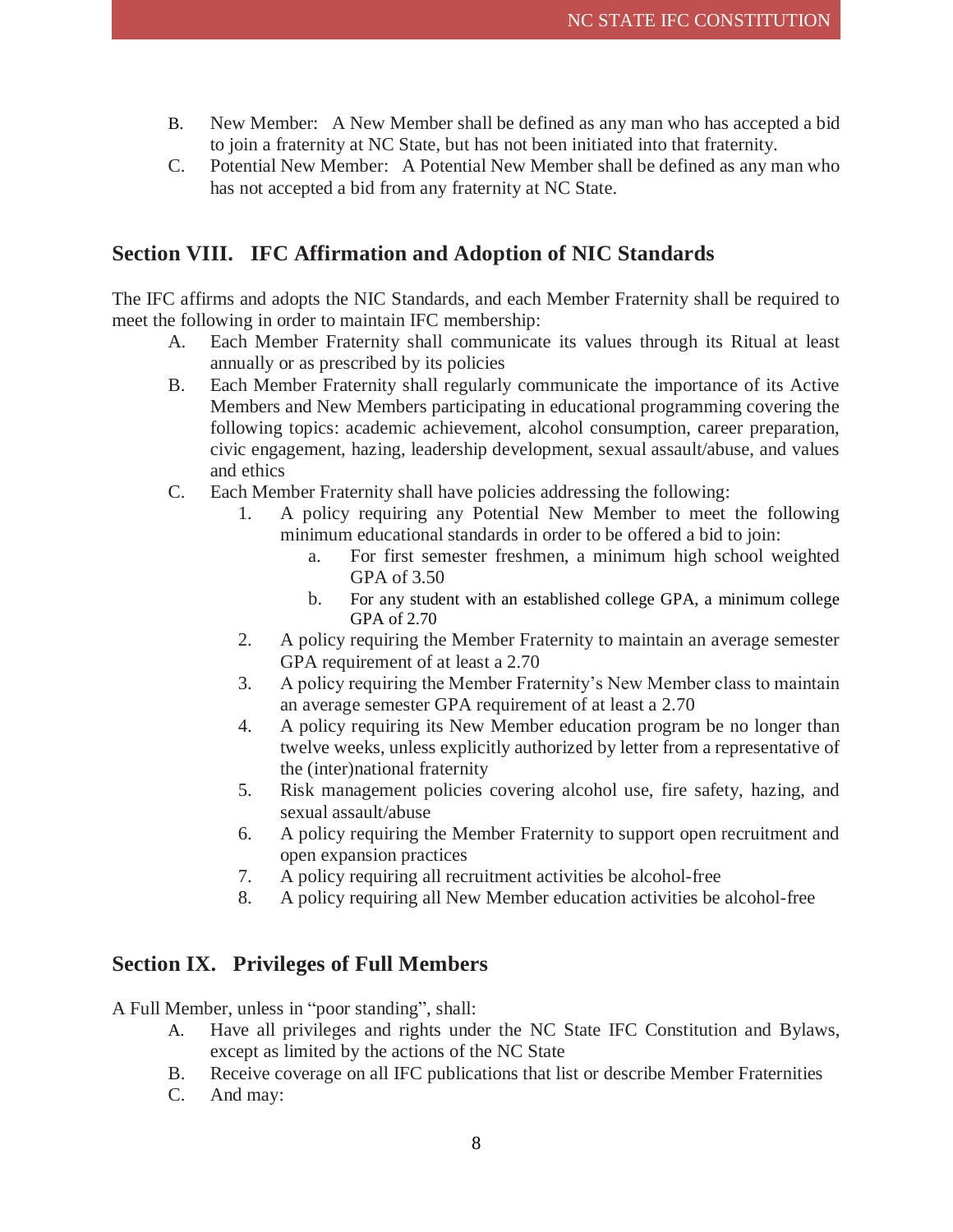- 1. Vote at all IFC meetings
- 2. Participate in the Fraternity division of the intramural sports
- 3. Have its members hold offices of the IFC
- 4. Receive Order of Omega awards and recognition
- 5. Hold activities on campus while displaying their letters
- 6. Hold activities during sporting events while displaying their letters

#### <span id="page-9-0"></span>**Section X. Privileges of Associate Members**

An Associate Member, unless in "poor standing", shall:

- A. Have all privileges and rights entitled to it under the NC State IFC Constitution and Bylaws, except as limited by the actions of the NC State
- B. Receive coverage on all IFC publications that list or describe Member Fraternities
- C. And may:
	- 1. Participate in all IFC-sponsored programs
	- 2. Participate in the Fraternity division of intramural sports
	- 3. Have its members hold minor offices of the IFC; these may not include the offices of the IFC Executive Board and Judicial Board
	- 4. Speak at IFC meetings

# **ARTICLE IV – IFC PRESIDENTS GROUP**

#### <span id="page-9-2"></span><span id="page-9-1"></span>**Section I. IFC Presidents Group**

The powers of the IFC shall be vested in the IFC Presidents Group. The IFC Presidents Group shall be the governing legislative body responsible for the general policies of the IFC, for electing its Executive Board, and for instructing its Executive Board as to the activities and operations of the IFC. All such activities shall respect the individual sovereignty of each Member Fraternity and shall not relinquish any governance authority to any other governing body.

#### <span id="page-9-3"></span>**Section II. IFC Presidents Group Composition**

The IFC Presidents Group shall be composed of voting IFC Representatives from each Member Fraternity.

#### <span id="page-9-4"></span>**Section III. IFC Representatives**

Each Member Fraternity shall have one IFC Representative, who serves on the IFC Presidents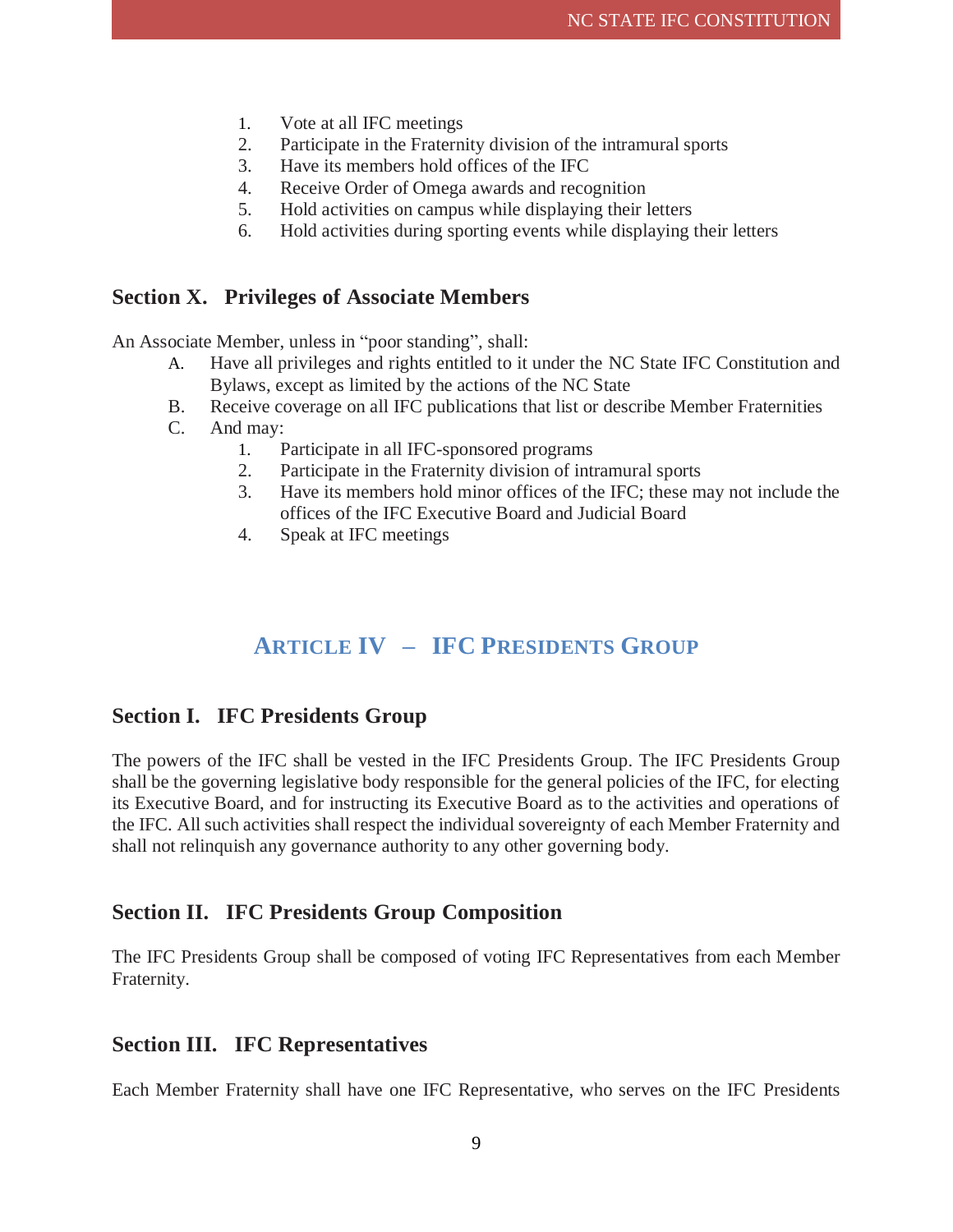Group.

# <span id="page-10-0"></span>**Section IV. IFC Representative Eligibility**

In order to serve as the IFC Representative for a Member Fraternity, individuals must meet the following requirements:

- A. Each member fraternity's chapter president should be their representative, unless that chapter president is a member of the IFC Executive Board, the IFC Judicial Board, or is an IFC Justice. In this case, the chapter will select a different member from their executive board to serve as their representative. Examples include but are not limited to:
	- 1. Vice President
	- 2. Secretary
	- 3. Treasurer
	- 4. New Member Educator
- B. Be devoted to the general ideals and principles of fraternity life and conduct himself in a professional manner consistent with the Mission and Purpose of the IFC, as defined within this constitution
- C. Representatives must have a working knowledge of the IFC Constitution and Bylaws, NC State policies, NIC Standards, and FIPG risk management policies
- D. Representatives shall be allowed 2 proxies, and proxies must be another member of the member fraternities executive board
- E. Miss no more than one (1) IFC Presidents' Round Table meeting per semester; however, an additional meeting may be missed if sanctioned by a two-thirds (2/3) vote of the Presidents' Round Table

# <span id="page-10-1"></span>**Section V. Term of Office of IFC Representatives**

The term of office for IFC Representatives shall be until the term of their presidency or other executive board position in their chapter has ended. Once a new president is elected, he will become the new IFC representative.

#### <span id="page-10-2"></span>**Section VI. IFC Presidents Group Meeting Policies**

The IFC Presidents Group shall conduct its meetings according to the following requirements:

- A. The most recent edition of Robert's Rules of Order shall be used to run all meetings
- B. A two-thirds (2/3) majority of Member Fraternities present shall constitute a quorum in order to conduct IFC Presidents Group business
- C. The IFC Presidents Group shall conduct regularly scheduled business meetings at least twice a month during the academic year at a time set by the IFC Executive Board
- D. Special meetings may be called by the IFC President at any time or at the request of seven (7) Member Fraternities, with notice of the time, location, and purpose of the special meeting provided to all Member Fraternities at least 72 hours in advance.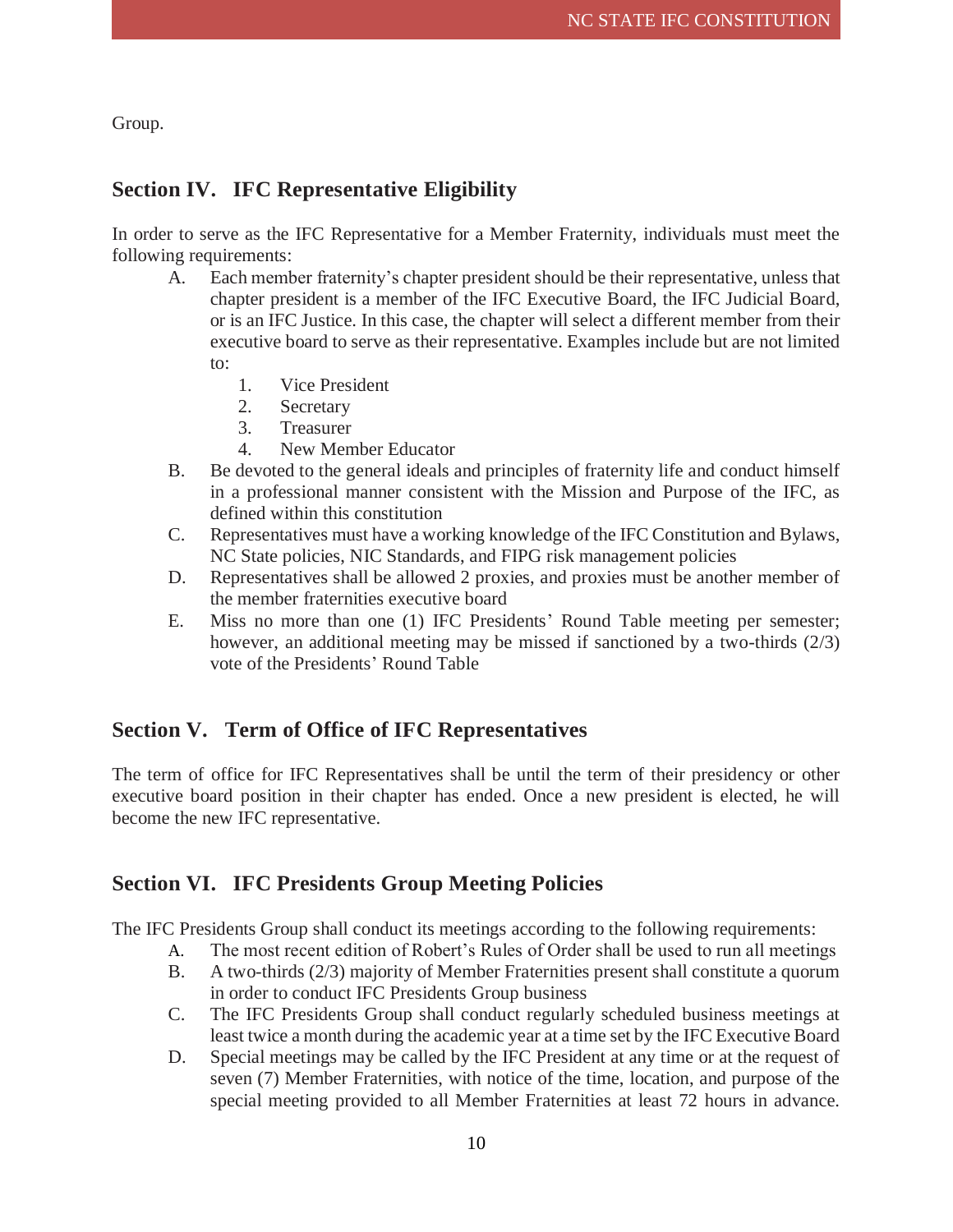Missed special meetings shall not affect a Member Fraternity's standing.

- E. Each Member Fraternity's IFC Representative is required to attend all meetings of the IFC Presidents Group. An IFC Representative may send a proxy in his place two (2) times per semester for no attendance penalty. More than two absences per academic year shall result in fines and the Member Fraternity being referred to the IFC Vice President of Standards for potential judicial review.
- F. Possible proxies must be submitted by the IFC Representative before the beginning of the semester to be reviewed by the IFC Executive Board for approval. Proxies should be members of the chapter's executive board, and must be informed and able to actively participate and contribute to discussion. Examples include, but are not limited to:
	- 1. Vice President
	- 2. Treasurer
	- 3. New Member Educator
- G. Member Fraternities may change their IFC Representative at any time given the candidate is eligible as stated within the IFC Constitution Article IV [IFC Presidents Group] Section IV [IFC Representative Eligibility] and written notice is provided to the IFC Executive Board more than 72 hours in advance of an IFC Presidents Group meeting

Any person affiliated with a Member Fraternity of the NC State shall have the right to attend any regular or special meeting of the IFC Presidents Group.

#### <span id="page-11-0"></span>**Section VII. IFC Presidents Group Voting Policies**

The IFC Presidents Group shall operate utilizing the following voting policies:

- A. Each Member Fraternity, in "good standing" or in "good standing on warning", shall have one vote
- B. Each Associate Member Fraternity, meeting all minimum expectations outlined in the IFC Constitution Article III [IFC Membership] Section III [Member Fraternity Minimum Expectations] and being active on campus and with the IFC General Body for one (1) full semester without being found guilty by student conduct or have a current pending case with student conduct, shall have one vote
- C. Individuals holding IFC Executive Board positions are not entitled to a vote
- D. In the event of a tie, the IFC President shall cast the deciding vote
- E. With the exception of the election of IFC Executive Board positions, there shall be no secret ballot votes

#### <span id="page-11-1"></span>**Section VIII. IFC Presidents Group Powers**

The IFC Presidents Group shall have the power to hear and approve the annual IFC budget, to set and collect dues from members on a per capita basis, to approve appointments to the IFC Executive Board and IFC Judicial Board, to amend this Constitution and Bylaws, to establish standing rules and pass all guidelines that shall be necessary and proper to secure the purposes of the IFC. Powers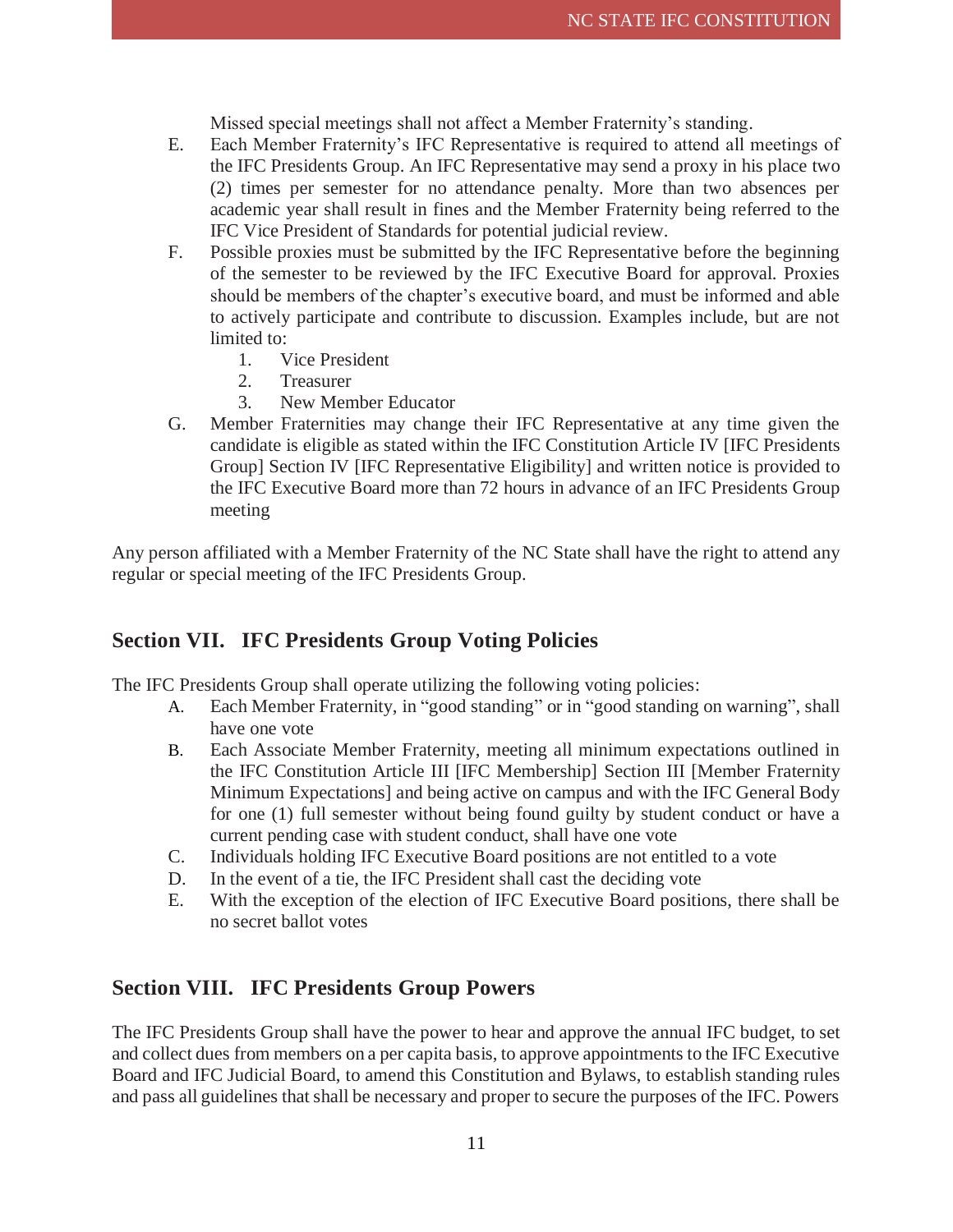not explicitly given to individual IFC Officers, the IFC Executive Board, the IFC Judicial Board, and all other IFC Committees in the IFC Constitution and Bylaws shall rest with the IFC Presidents Group.

# **ARTICLE V – IFC EXECUTIVE BOARD**

#### <span id="page-12-1"></span><span id="page-12-0"></span>**Section I. IFC Executive Board**

The IFC Executive Board shall be responsible for carrying out the purpose and policies of the IFC and for its day-to-day operations and activities, as directed by the IFC Presidents Group.

#### <span id="page-12-2"></span>**Section II. IFC Executive Board Composition**

The IFC Executive Board shall be composed of the following positions with duties and responsibilities outlined within the IFC Bylaws Article II [Role of the IFC Executive Board Officers]:

- A. President
- B. Vice President of Standards
- C. Vice President of Recruitment
- D. Vice President of Operations
- E. Vice President of Campus Traditions
- F. Vice President of Member Development
- G. Vice President of Scholarship
- H. Vice President of Communication

The officers' succession order is as follows: President, Vice President of Standards, Vice President of Recruitment, Vice President of Operations, Vice President of Campus Traditions, Vice President of Member Development, Vice President of Scholarship, and Vice President of Communication.

#### <span id="page-12-3"></span>**Section III. IFC Executive Board Eligibility**

In order to be elected and serve as a member of the IFC Executive Board, individuals must meet the following requirements:

- A. Be an Active Member of a Full Member Fraternity in "good standing" or in "good standing on warning" and be in "good standing" with his Member Fraternity
- B. Maintain at least a 2.70 cumulative GPA prior to and while in office. All candidates must meet all requirements outlined in Regulation 1.5.7 of the Student Organization Resource Center entitled "Regulation for Undergraduate Student Leadership, Membership, and Registration".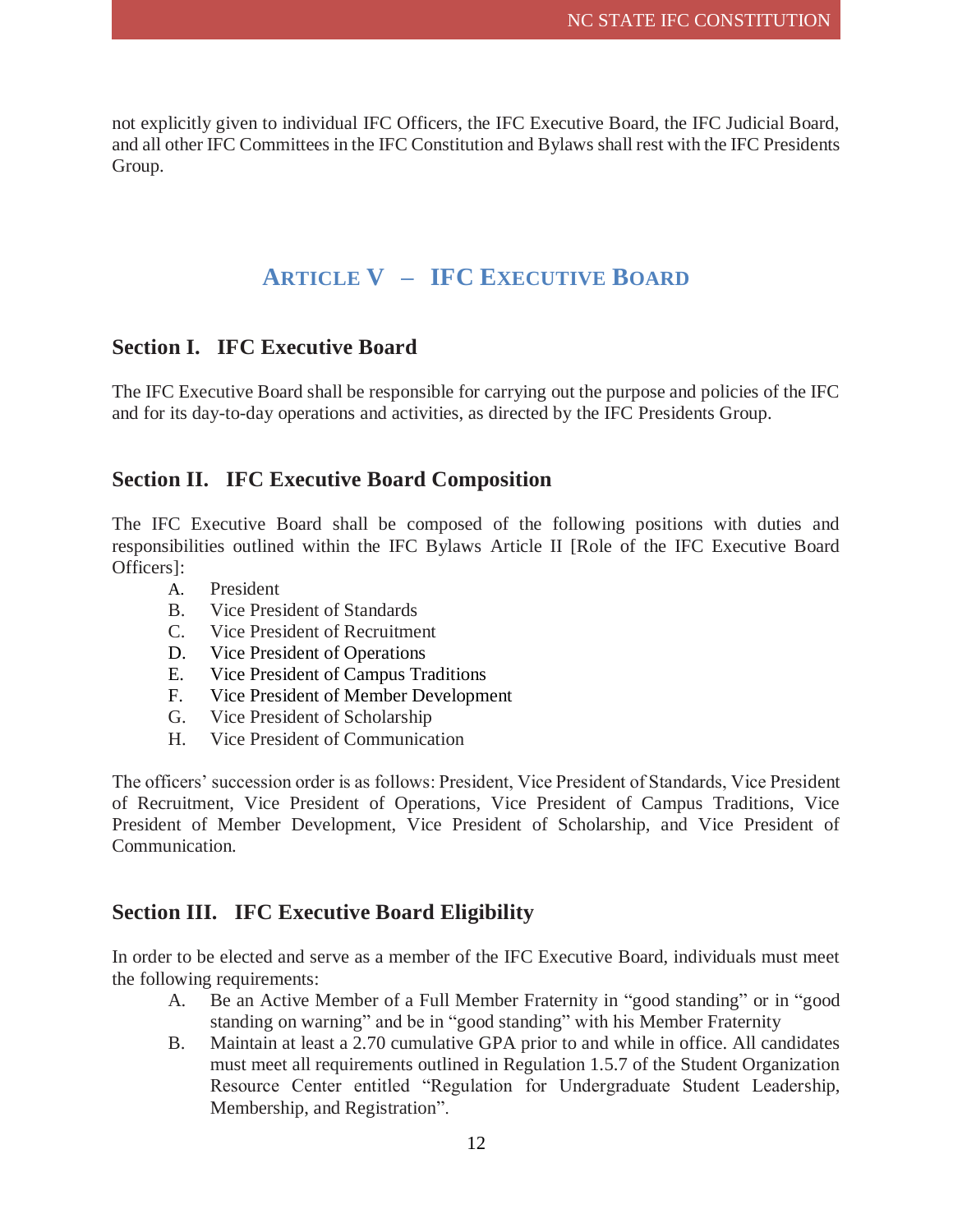- C. Be devoted to the general ideals and principles of fraternity life and conduct himself in a professional manner consistent with the Mission and Purpose of the IFC, as defined within the IFC Constitution
- D. Have a working knowledge of the IFC Constitution and Bylaws, NC State policies, NIC Standards, and FIPG risk management policies
- E. Not currently serve as his Member Fraternity's IFC Representative or IFC Judicial Board Justice
- F. Must complete formal judicial policies and procedures training
- G. All Executive Board members must be enrolled in NC State throughout their term
- H. No more than two members of the Executive Board shall be affiliated with the same fraternity
- I. The IFC President and IFC Vice President of Standards must have been duly initiated for two (2) semesters as a brother of his Member Fraternity

#### <span id="page-13-0"></span>**Section IV. IFC Executive Board Meeting Policies**

The IFC Executive Board shall conduct its meetings according to the following requirements:

- A. The most recent edition of Robert's Rules of Order shall be used to run all meetings
- B. A majority of IFC Executive Board members present shall constitute a quorum in order to conduct IFC Executive Board business
- C. The IFC Executive Board shall conduct regularly scheduled meetings on a weekly basis
- D. Special meetings may be called by the IFC President with notice of the time, location, and purpose of the special meeting provided to each IFC Executive Board member at least 72 hours in advance
- E. Each IFC Executive Board member is required to attend all meetings of the IFC Executive Board, all meetings of the IFC Presidents' Round Table, and all meetings of the IFC Presidents Group. Absences may result in removal from office

#### <span id="page-13-1"></span>**Section V. IFC Executive Board Voting Policies**

The IFC Executive Board shall operate utilizing the following voting policies during IFC Executive Board meetings:

- A. Each IFC Executive Board member shall have one vote
- B. The IFC President should refrain from casting his vote except for in the event of a tie. In such instances, the IFC President shall cast the deciding vote.
- C. There shall be no secret ballot votes

#### <span id="page-13-2"></span>**Section VI. IFC Executive Board Election Policies**

The following policies and procedures shall be utilized for the election and removal of IFC Executive Board officers:

A. Nominations for IFC Executive Board positions shall open two meetings prior to the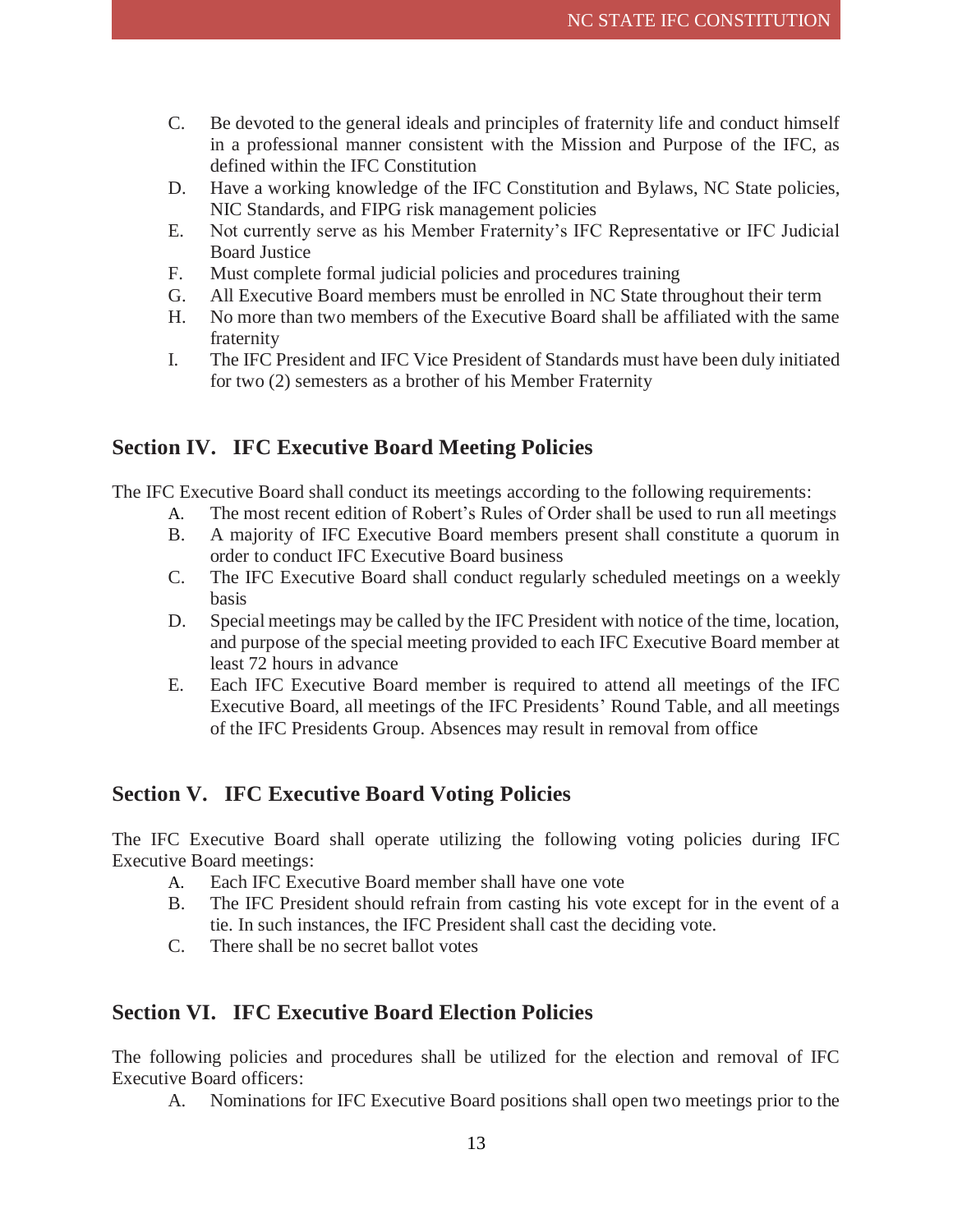meeting where elections will occur

- B. Candidates for the Executive Board must be reviewed and approved by the Executive Board in office at the time of their candidacy, and are subject to the approval of the IFC Presidents Group. All candidates must meet all requirements outlined in Regulation 1.5.7 of the Student Organization Resource Center entitled "Regulation for Undergraduate Student Leadership, Membership, and Registration".
- C. Elections will occur during the first IFC Presidents Group meeting in November and installations of IFC Executive Board officers shall take place during the last business meeting of each calendar year. All candidates must submit their platform to the IFC Executive Board at least one week prior to elections.
- D. Each IFC Executive Board officer shall be elected by a majority of the votes cast by the IFC Presidents Group. If no candidate receives over half of the eligible votes a run-off election will be held with the candidate with the lowest votes eliminated each time. This process will be repeated until a candidate is selected. Voting for elections shall be conducted by written ballot.
- E. No more than two members of the Executive Board shall be affiliated with the same fraternity. More than one member of the same fraternity may run for the same Executive Board office. In the event that two members of the same fraternity are elected to different positions, the remaining candidates from the aforementioned chapter shall be dropped from the respective ballots immediately.
- F. Any individual serving in an IFC Executive Board position may be removed from his position by a 2/3 affirmative vote of the IFC Presidents Group
- G. In the event of a vacancy in any IFC Executive Board position, the IFC President shall appoint a successor to complete the term under the advice and consent of the remaining members of the IFC Executive Board and subject to a two-thirds (2/3) approval by the IFC Presidents Group. Should an appointee not obtain the two-thirds (2/3) approval, then the IFC President shall continue the procedure until an appointment has been approved.
- H. Should a vacancy occur in the office of the IFC President, the IFC Vice President of Standards shall automatically rise to the office of IFC President with a special election for the office of IFC Vice President of Standards to be held within two meetings after the vacancy was created.

#### <span id="page-14-0"></span>**Section VII. IFC Executive Board Powers**

The Executive Board shall:

- A. Appoint any committees, which they deem necessary for efficient operation of the IFC
- B. Enforce all decisions of the IFC Judicial Board in conjunction with NC State administration
- C. Serve as non-voting members of pertinent IFC Committees
- D. Assume all powers delegated to it by the IFC Presidents Group
- E. Conduct elections of the IFC. Adhering to the regulations set forth by the Constitution and Bylaws and subject to the approval of the IFC Presidents Group, the IFC Executive Board shall devise a reasonable and fair method of conducting elections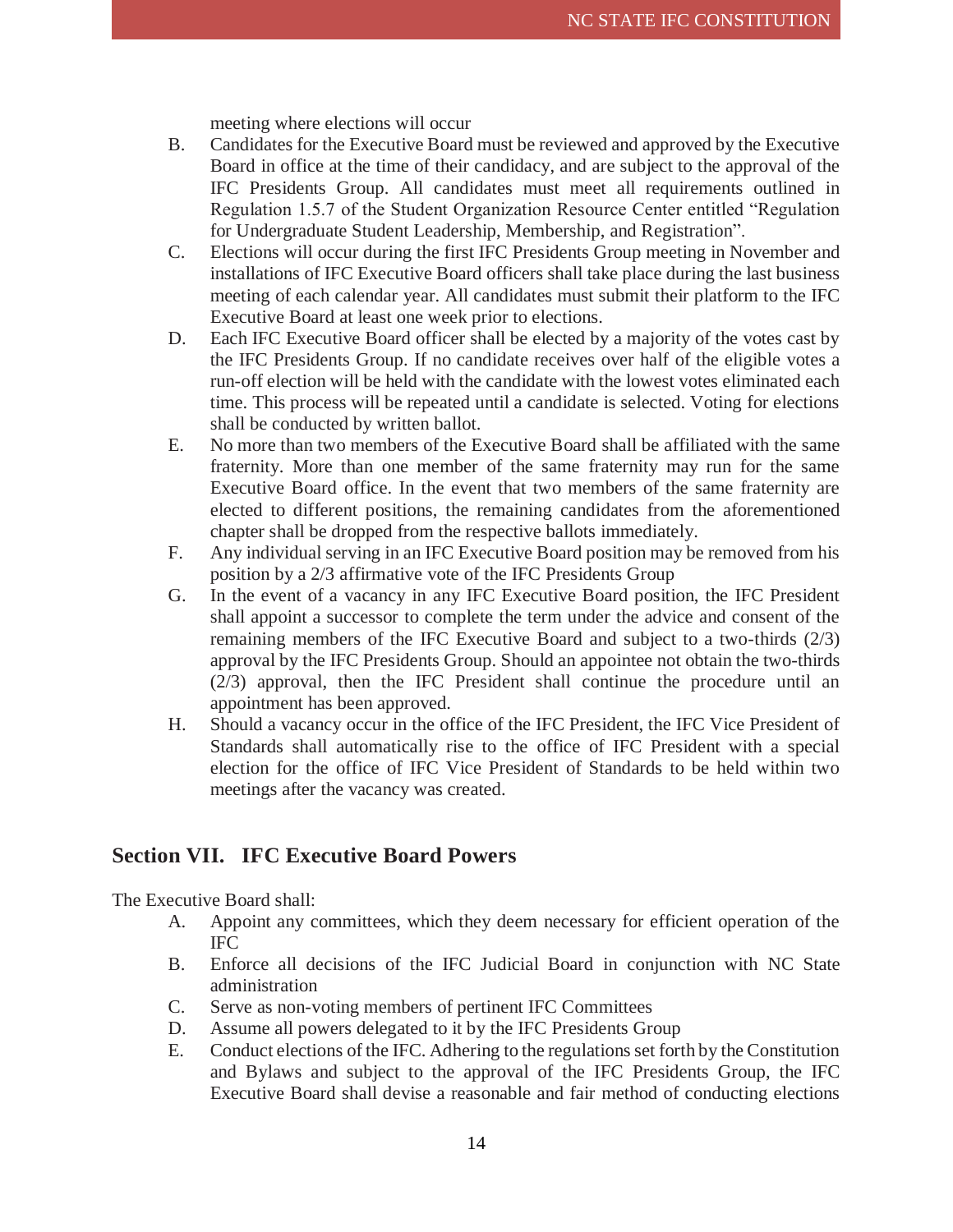and shall complete the said elections by the last meeting of the fall semester of each calendar year.

F. Organize an IFC Executive Board retreat at the completion of their term with the newly elected officers

#### <span id="page-15-0"></span>**Section VIII. Report of IFC Officers**

A report of any newly elected or appointed IFC Executive Board officers shall be submitted to the NIC and FSL Office within one week of the election or appointment.

# **ARTICLE VI – IFC JUDICIAL BOARD**

#### <span id="page-15-2"></span><span id="page-15-1"></span>**Section I. IFC Judicial Board Purpose**

The IFC Judicial Board is established to advance the general interests of the Greek Community in connection with the welfare of the Student Body as well as the University as a whole; and to exercise such governmental controls as necessary to accomplish such ends.

#### <span id="page-15-3"></span>**Section II. IFC Judicial Board Jurisdiction**

The IFC shall be a self-governing organization with an independent Judicial Board which shall have jurisdiction over cases involving alleged Member Fraternity violations, including but not limited to:

- A. The IFC Constitution, Bylaws, Code of Conduct, and other policies
- B. The rules and regulations of NC State
- C. Chapter Performance of Standards as relating to the NC State Standards Program
- D. Violations of any City, County, State, or National Laws and Policies
- E. Violations of association by a Member Fraternity with fraternity organizations who were never recognized by the University and/or IFC, or have been formally unrecognized by the University and/or IFC
- F. Violations of any other IFC or FSL policies not already aforementioned
- G. The general values-based conduct of fraternity men
- H. Any other situations deemed suitable for hearing by the IFC Presidents Group

Individual members of IFC organizations will be adjudicated through their respective chapters' judicial processes and/or the NC State Student Conduct office. All alleged violations of the Student Code of Conduct, including hazing, will be reported to the Student Conduct office.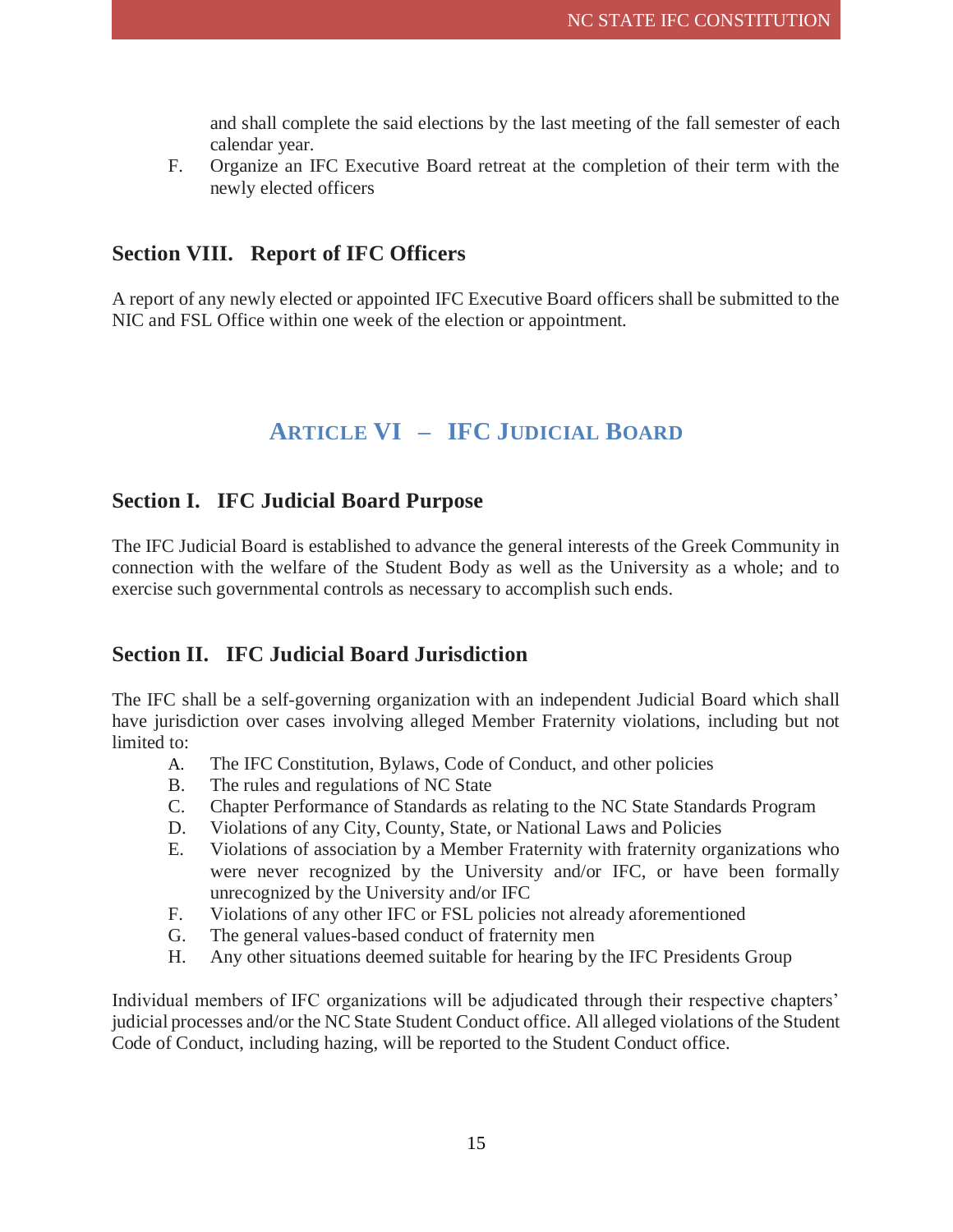#### <span id="page-16-0"></span>**Section III. IFC Judicial Board Composition**

IFC Judicial Board membership will consist of men active in an IFC recognized fraternity in "good standing" or in "good standing on warning" at NC State and will be selected by an application process, interview process, election process, or any combination of the above. Membership shall consist of:

- A. Ten (10) elected or confirmed undergraduate members
- B. One (1) advisor who is not the IFC Advisor
- C. The IFC Vice President of Standards as chairman

Undergraduate members and advisor shall be brought before the IFC Presidents Group for final two-thirds (2/3) approval. Board members must not participate in behavior that is in violation of the NC State Code of Conduct or the IFC Constitution and Bylaws. No two members of the same Member Fraternity may serve on the IFC Judicial Board simultaneously, excluding the chairman.

#### <span id="page-16-1"></span>**Section IV. IFC Justice Eligibility**

In order to serve as the IFC Justice on the IFC Judicial Board, an individual must meet the following requirements:

- A. Be an Active Member of a Full Member Fraternity in "good standing" or in "good standing on warning" and be in "good standing" with his Member Fraternity
- B. Maintain good academic standing with the institution as well as a minimum cumulative GPA of a 2.70
- C. Be devoted to the general ideals and principles of fraternity life and conduct himself in a professional manner consistent with the Mission and Purpose of the IFC, as defined within this Constitution
- D. Have a working knowledge of the IFC Constitution and Bylaws, NC State policies, NIC Standards, and FIPG risk management policies
- E. Not be a current member of the IFC Executive Board or serve as his Member Fraternity's IFC Representative for the IFC Presidents Group
- F. Not be graduating before the end of the semester elected
- G. Must complete formal judicial policies and procedures training prior to serving on an IFC Judicial Board hearing

#### <span id="page-16-2"></span>**Section V. Term of Office of IFC Justices**

The term of office for IFC Justices shall be until their graduation, resignation, or removal under the procedures determined by the IFC Executive Board; or upon his election to serve on the IFC Executive Board or as his Member Fraternity's IFC Representative for the IFC Presidents Group.

# <span id="page-16-3"></span>**Section VI. IFC Judicial Policy**

The Judicial Board shall perform all duties and be subject to all regulations contained within the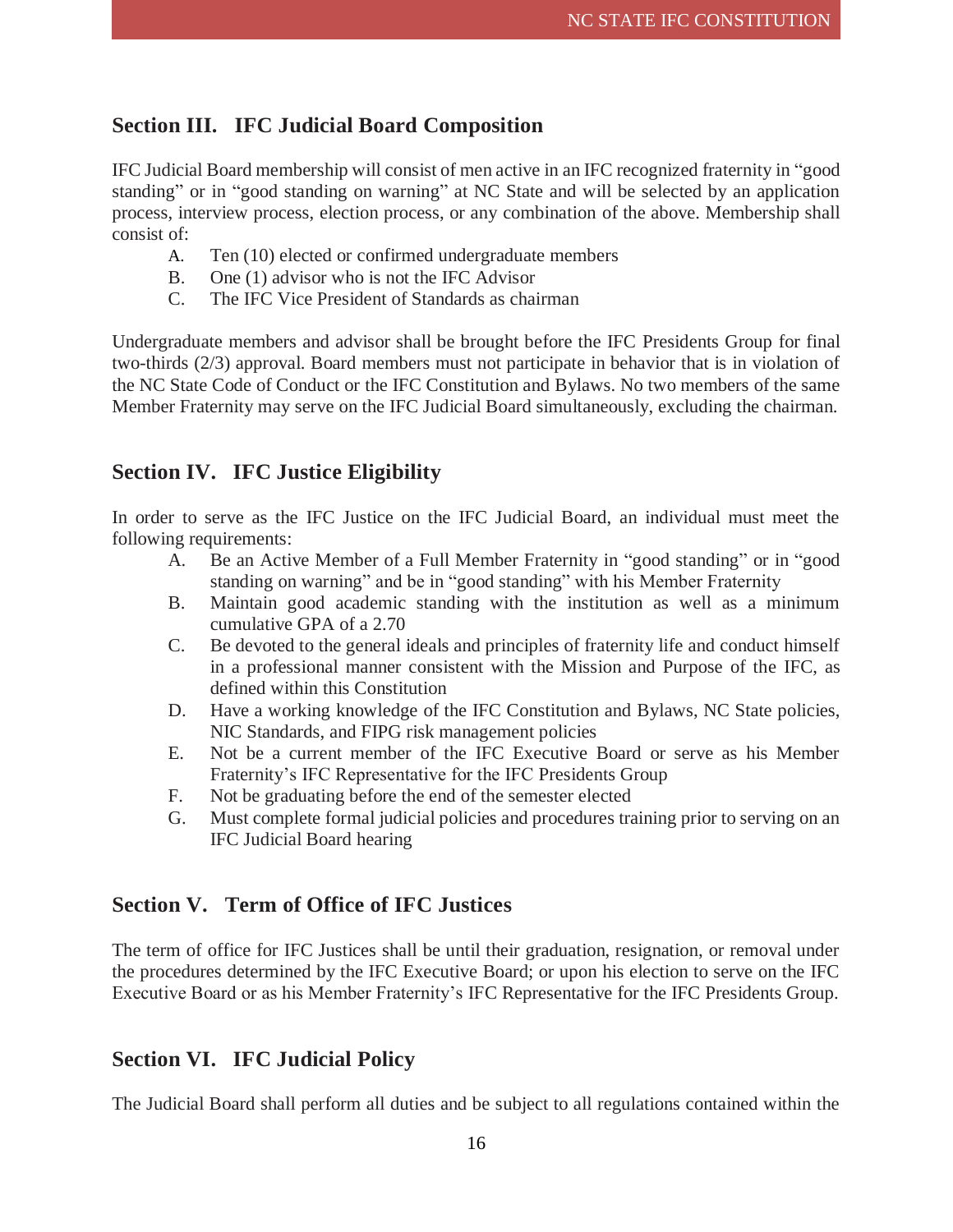IFC Judicial Policy in the Bylaws.

#### <span id="page-17-0"></span>**Section VII. IFC Judicial Board Hearing Justice Selection**

The IFC Vice President of Standards will select five (5) Judicial Board justices, as predetermined by an alphabetical rotation of the members of the IFC Judicial Board, to hear a case. In the event the IFC Judicial Board rotation for service on a Judicial Board hearing falls upon an IFC Justice whose Member Fraternity is involved in the alleged violation, the rotation will skip to the next IFC Justice in the alphabetical rotation.

#### <span id="page-17-1"></span>**Section VIII. IFC Judicial Board Hearing Attendance**

All IFC Judicial Board hearings shall be conducted in accordance with the following requirements:

- A. All IFC Justices assigned to an IFC Judicial Board hearing shall be present in order to conduct business on behalf of the IFC Judicial Board
- B. Each IFC Justice assigned to an IFC Judicial Board hearing is required to attend the hearing. Failure of an IFC Justice to attend an IFC Judicial Board hearing for which he was assigned shall result in his Member Fraternity being referred to the IFC Vice President of Standards for potential judicial review.

#### <span id="page-17-2"></span>**Section IX. IFC Judicial Board Hearing Voting Policies**

All IFC Judicial Board hearings shall operate utilizing the following voting policies:

- A. Each IFC Justice serving on an IFC Judicial Board hearing shall have one vote
- B. A majority vote shall govern all actions of an IFC Judicial Board

# **ARTICLE VII – IFC COMMITTEES**

#### <span id="page-17-4"></span><span id="page-17-3"></span>**Section I. Standing Committees**

The IFC shall have the following standing committees chaired by its respective corresponding member of the IFC Executive Board or a committee chairman:

- A. Culture Committee
- B. Tailgate Committee
- C. Recruitment Committee
- D. Community Investment Committee
- E. Service Committee
- F. Campus Traditions Committee